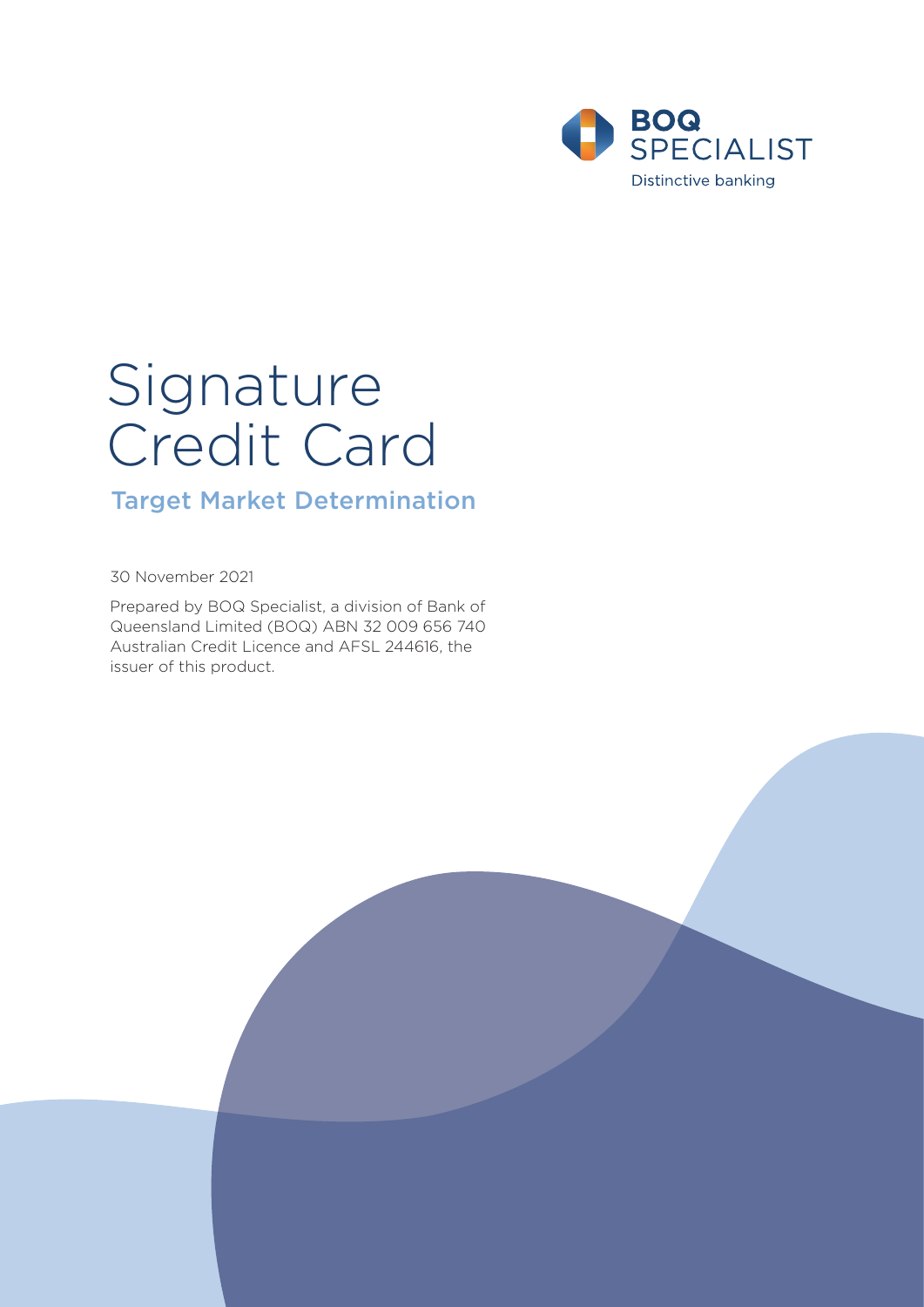# What is a Target Market Determination?

A Target Market Determination (TMD) describes:

- the class of customers that comprise the Target Market for the product
- any conditions or restrictions on how the product is distributed to retail customers
- events or circumstances where we will review the TMD for the product.

# Why does BOQ Specialist need to make this TMD publicly available?

We are required to produce this TMD by law. The law is intended to help customers obtain appropriate financial products by requiring issuers and distributors to have a customer centric approach to the design and distribution of products.

This document is not a substitute for the product's terms and conditions or other disclosure documents. Customers must refer to these documents when making a decision about this product. These documents can be found on our website or you can obtain a copy upon request.

# The TMD will undergo a periodic review as follows:

#### Effective date

30 November 2021

#### Next Review Due

Before 30 November 2023

#### Review

At least every two years from the effective date of this TMD

## Target Market

The Target Market for this product is customers generally from the medical, dental, veterinary or accounting professions and their associates and suppliers, who want an unsecured line of credit to manage their everyday cashflow with a credit card. They are likely looking for a credit card with rewards and benefits and have the financial capacity to repay credit advanced on the card.

These customers are likely to have the following objectives, needs and financial situation and meet the eligibility criteria for this product.

#### **Objectives**

The customers' likely objectives are to have a short-term, unsecured line of credit to be able to manage their everyday payments and purchases up to a credit limit.

#### **Needs**

The customers' likely need is a credit card with a rewards program and a range of other benefits that will reward them for making transactions. These may include:

- access to a short-term unsecured line of credit with a higher limit (minimum credit limit of \$15,000)
- managing everyday payments and purchases in various ways, including BPAY and internet banking
- ability to earn airline reward points on eligible purchases in Australia
- access to additional benefits by holding the credit card. Please see the relevant terms and conditions to ensure an appropriate understanding of any of these benefits.

This product may not suitable for customers who:

- plan to carry a substantial balance on their credit card over a long period of time
- want a low fee and/or low interest rate credit card
- have no need or desire for the benefits of a rewards card
- need access to a branch to withdraw money.

#### Financial situation

This product is suited to customers who:

- have a minimum annual income of \$120,000
- qualify to obtain a minimum credit limit of \$15,000
- can afford to repay their borrowing generally each month
- satisfy BOQ Specialist's credit assessment criteria.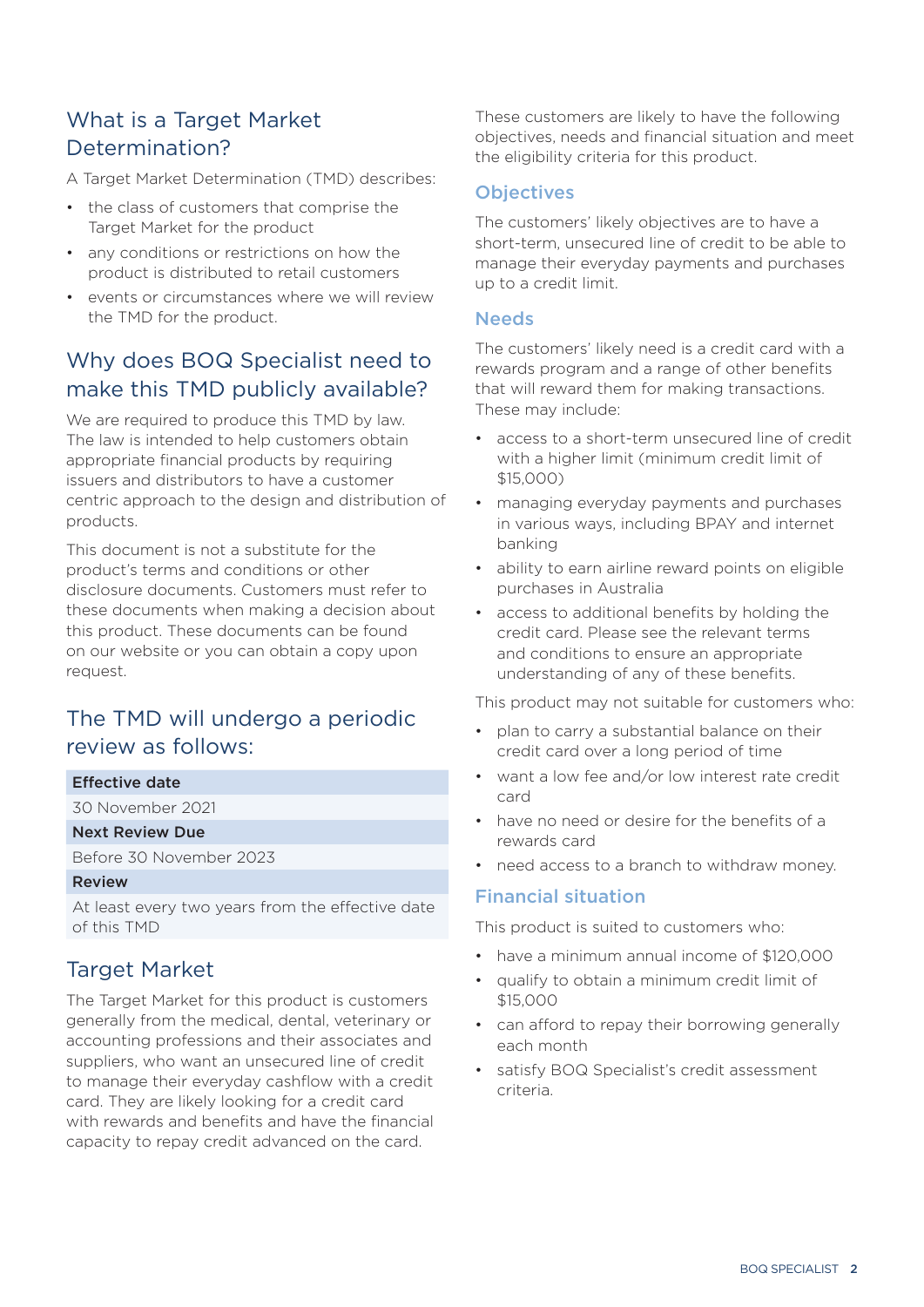## Eligibility criteria for this product

Customers must satisfy the following criteria acquire this product:

- be an Australian citizen, permanent resident, or resident with acceptable residency status
- be 18 years or older
- have an acceptable credit history
- demonstrate their capacity to repay the loan
- be in one of the professional occupations (as detailed in the Target Market section above).

## Product description

The Signature credit card is a rewards credit card that provides customers with an unsecured line of credit to help them manage their cashflow up to an approved credit limit. This credit card allows customers to make everyday purchases in person, online and over the phone. Customers are required to make minimum balance repayments each month.

## Key attributes of this product

- minimum credit limit of \$15,000
- \$400 annual credit card fee (see the 'Credit Card Schedule' for fees)
- earn uncapped airline reward points on eligible domestic or international transactions
- online banking access
- physical access to ATMs to withdraw money
- Annual Percentage Rate (APR) applies to the unpaid daily balance on the credit card, subject to interest-free periods and other special promotions (see the 'Credit Card Schedule' for fees and interest rates)
- interest-free period of up to 55 days on purchases and other debits other than cash advances and balance transfers, otherwise interest is charged at the APR
- access to complimentary travel insurance, subject to eligibility requirements, limitations and exclusions
- access to Priority Pass airport lounge which gives cardholders access to various airport lounges. The primary cardholder is entitled to four complimentary visits to Priority Pass lounges and may bring one guest per visit free of charge
- access to VISA Concierge, which is a digital personal assistant and lifestyle guide giving cardholders a range of services, amenities and privileges
- access to VISA Front Line Access, which enables cardholders to reserve and buy tickets before they're released for sale to the general public.

### Why the product is likely to be consistent with the likely objectives, needs and financial situation of the **Target Market**

The product's attributes are designed to support the Target Market's objectives, needs and financial situation:

- the credit card can be used to manage cashflow and liquidity
- customers can use the card to make everyday purchases and earn airline reward points
- customers can only obtain the product if they meet eligibility criteria and BOQ Specialist's credit assessment criteria.

## Distribution conditions

This product can be distributed through:

- staff-assisted channels through BOQ Specialist bankers
- online channels through the BOQ Specialist website
- BOQ Specialist accredited third party aggregators and brokers
- comparison sites and partnered associations.

This product can only be distributed to retail customers in accordance with BOQ Specialists's customer acceptance requirements and is subject to BOQ Specialist credit assessment criteria.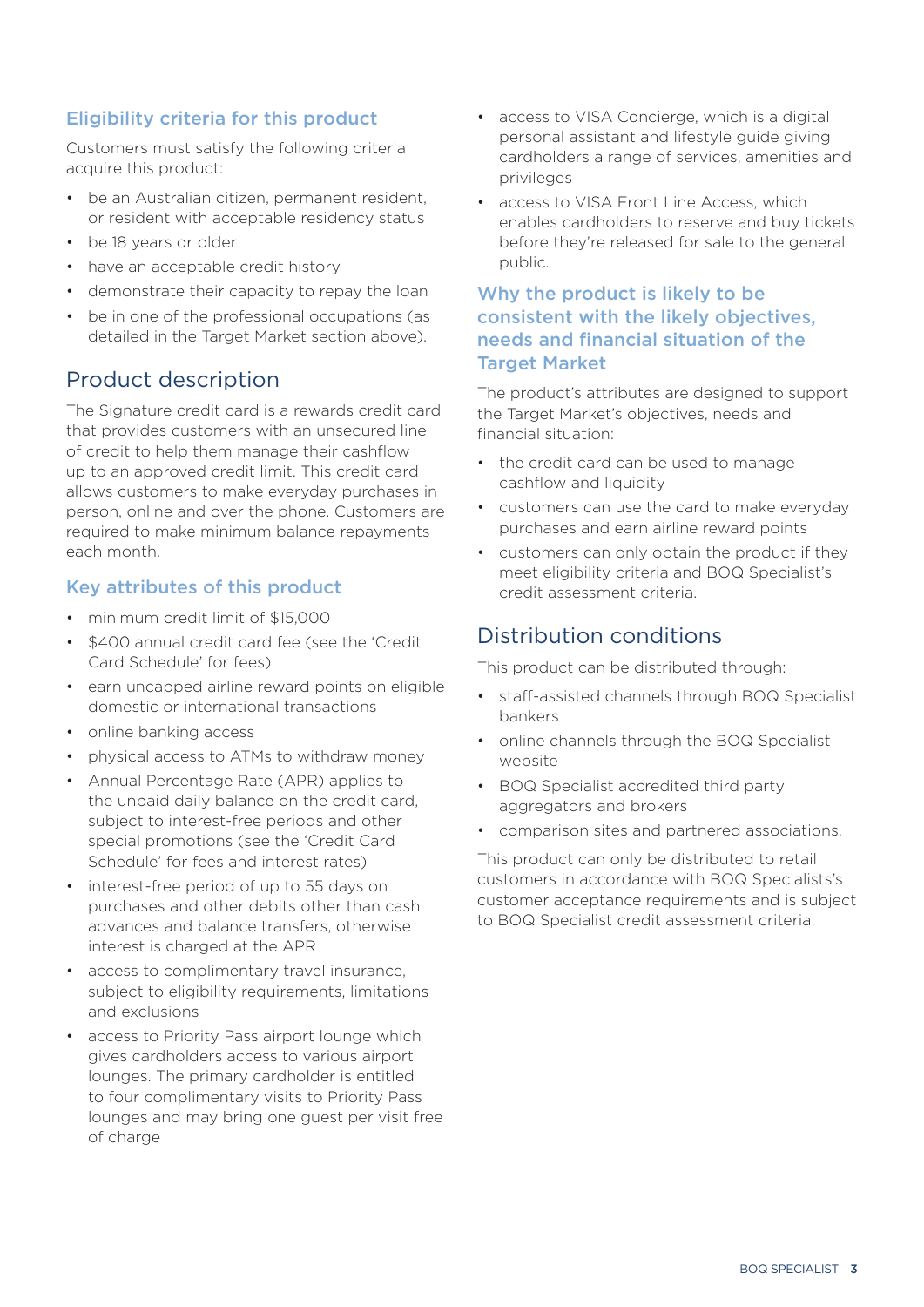## Why the distribution conditions will make it likely that the customers who acquire the product are in the Target Market

BOQ Specialist considers that the distribution conditions and restrictions support BOQ Specialist's assessment that the product will likely be distributed to the Target Market because of the following key controls:

- appropriate training of staff to ensure adequate understanding of product features and aligning this to the customer's need
- aggregator/broker accreditation requirements
- controls to ensure applying customers meet BOQ Specialist credit assessment and eligibility requirements
- quality assurance to monitor compliance with customer on-boarding and account origination processes.

## Review triggers

We will review this TMD if any of the following trigger events and information being monitored reasonably suggests that the TMD may no longer be appropriate:

- we receive a significant number of complaints in relation to the product
- we identify a material adverse customer experience in relation to product appropriateness
- there is a material change to the product attributes, fees, charges, terms and conditions or the manner of distribution
- there is a Significant Dealing in this product which is inconsistent with the Target Market.